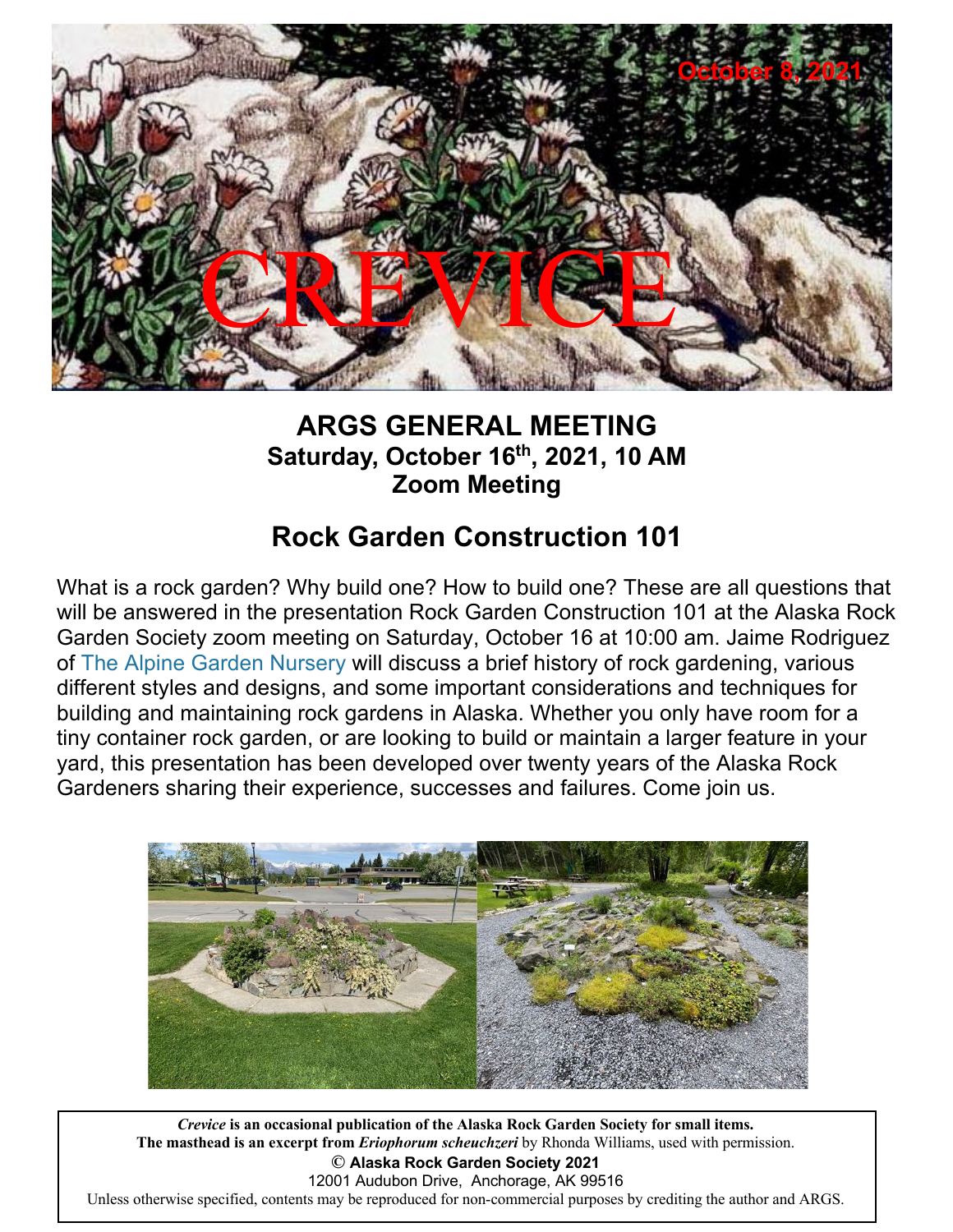



*NARGS Rocks*, our virtual Zoom webinar format, presents *In the Shadow of Stone: Woodlanders in the Rock Garden* on *November 13, 2021, at 12:30 p.m. EST*. Bridget Wosczyna and Elisabeth Zander will host.

Need a refresher on soil basics? *Cynthia Jones* is a Pacific Northwest gardener/plant collector who focuses on Asian woodlanders and garden design. Though a confirmed shade gardener, her soil is sharp-draining glacial till, driving the need to adapt to soil conditions in a way that supports the plants she grows. Her talk, *Gardening with Sharp-Draining Soil: the Good, the Bad, and the Ugly*, will cover the bases.

Need examples of what plants thrive that every gardener should consider? *David Culp*, creator of the gardens at Brandywine Cottage in Downingtown, Pennsylvania, will speak on *Woodlanders in the Rocks*. David has a gravel driveway in high shade, full of self-sown beauties, and will cover woodland treasures that are wonderful additions everyone should consider for their shady rock garden.

Interested in "that special plant"? *Michael Vaughn* is an obsessive plant collector with an eye for unusual mutations. He's been collecting and growing for two decades and has a vast collection of the rare, unusual, and variegated. His talk is *Sun or Shade – It'll Grow*.

Does your garden have a spot where there is just not enough light? *Todd Boland*, our NARGS vice president from Newfoundland, is an expert on dealing with shade. His talk, *Dwarf Ferns for the Shaded Rockery*, will provide a little more insight into the foliage and texture of ferns.

Do you fancy those special bulbs? A southeastern Pennsylvania gardener, *Bridget Wosczyna*, focuses on arisaema, woodland ephemerals, and South African, Greek, and Turkish bulbs. Her talk, *On the Edge: Companion Bulbs for the Rock Garden and Woodland*, will discuss small bulbs that work in the rock garden AND the woodland/woodland edges.